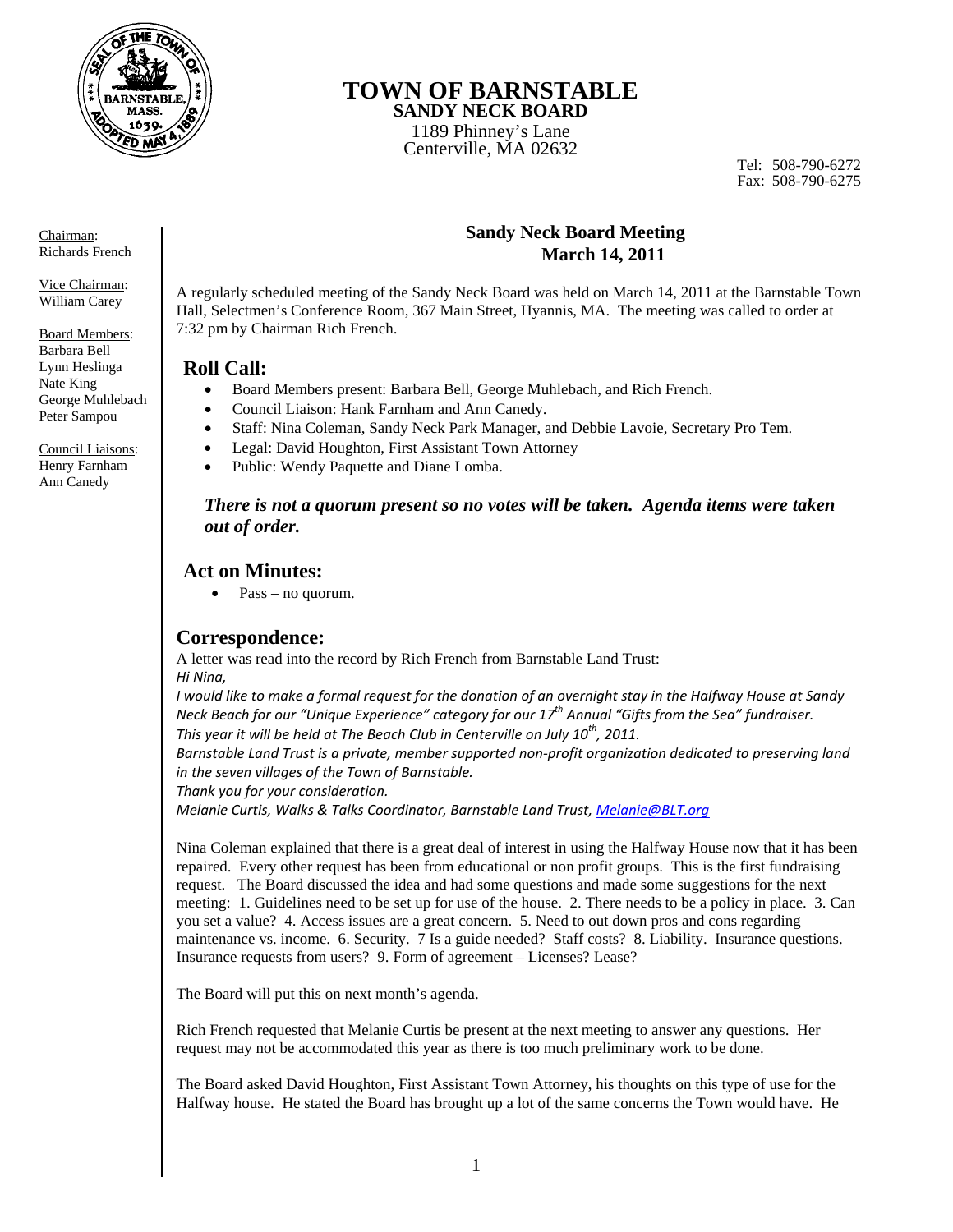indicated this would not be a "fee" because fees are for services provided. Rather this is a "usage charge or license" because you are allowing someone to use a town building on town property.

## **Staff Report:**

### *Nina Coleman addressed the Board***:**

- The gatehouse is open for "preview week". March  $14 18$ . 9 am to 4 pm.
- Gatehouse will open for the season on April 1, 2011.
- The renewal stickers are going out in the mail now. 2011 stickers are good until April 15, 2011, and need new stickers after that. Sticker prices are the same as last year. Barnstable residents are \$75. Sandwich residents are \$115. Nonresidents are \$150.
- Winter beach hours still in effect. Off the beach by 8 pm
- Beach clean with MBBA is April  $17<sup>th</sup>$  from 9am to around noon. Then lunch.
- $\bullet$  RFP for concession stand closing on March 25<sup>th</sup>. Any questions call gatehouse.
- Professor Douglas Sherman from Texas A&M University, Professor Karl Nordstrom from Institute of Marine and Coastal Sciences, Rutgers University, and Professor Robin Davidson-Arnott, Department of Geography, University of Guelph, Ontario are doing a three year scientific project on sand movement at Sandy Neck. They are seeking a special permit. Nina Coleman will request a copy of any reports for the Sandy Neck Library. Also, part of the special permit will include the removal of all their equipment from the beach.

## **Old Business:**

### *Bathhouse Update*

Nina Coleman reviewed the following pictures:



*West side of the bathhouse. Concession stand on left. Cupola is up. It will have a copper roof. The men's/ladies rooms are on the right. The open area on the far right is for storage. In the future, the cupola will have a webcam inside. There will also be a [security] camera at the gatehouse.* 



*This picture shows the wood shingles and how the building siding will look upon completion. The shingles are treated/stained on both sides to prolong their life.* 



*Piles of dirt/clean sand which can be used for marsh trail repair and beach repairs.*